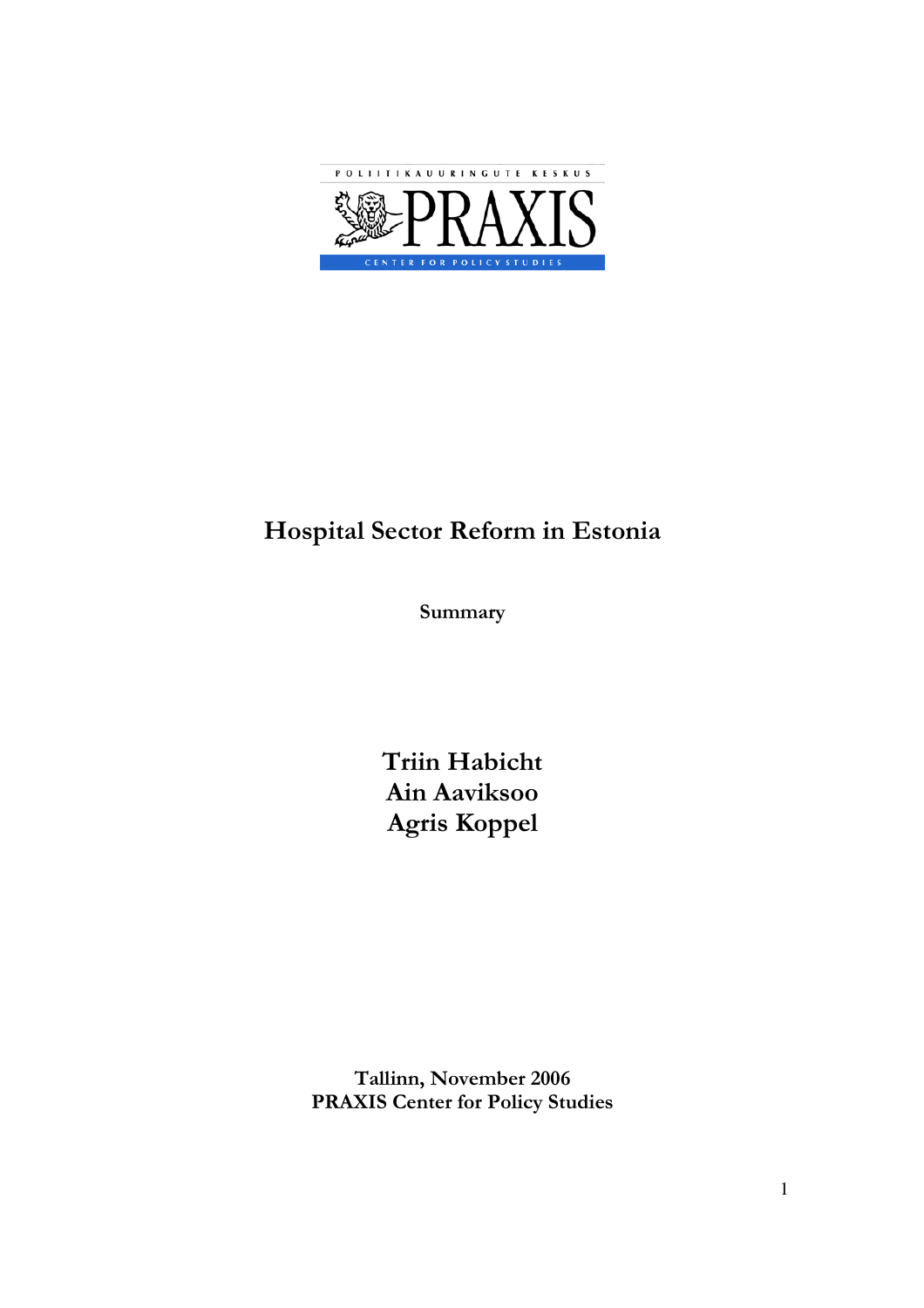# 1. Country profile

The total population of Estonia is about 1.35 million and it has been declining steadily since 1991, mainly due to negative natural growth and emigration. By ethnic groups the population comprises 69% Estonians, 26% Russians and 5% other nationalities. Similar to countries across Europe, the Estonian population is aging. Estonia has a crude birth rate of 9.63, a crude death rate of 13.41, and a fertility rate of 1.37, which is lower than that required to maintain the current population level.

The average life expectancy decreased in the first half of the nineties, reaching its lowest point in 1994, when it was 61 for men and 73 for women. Since 1995 life expectancy has slowly increased and was respectively 66 for men and 77 for women in 2003, which remains however among the lowest in the EU (see figure 1).



**Figure 1.** Average life expectancy in Estonia and EU in 2004. *Source: European Health for All Database, WHO/Europe* 

Radical economic reform in Estonia started in the late 1980s with the aim of restoring a market economy after the planned economy model under the Soviet Union. This was supported by the re-establishment of independence in Estonia in August 1991 and subsequent monetary reform, as a first step in modernizing the economy. The characteristic features of Estonian reform have been radical and rapid introduction of market-oriented institutions. Rapid growth has a positive impact on the convergence process – as a result, the country is witnessing a remarkable convergence in real terms with EU levels, with purchasing power parity per capita GDP increasing to 51% of the EU level in 2004 from 35% in 1995. The GDP per capita in 2004 had risen to the level of 14,555 international dollars.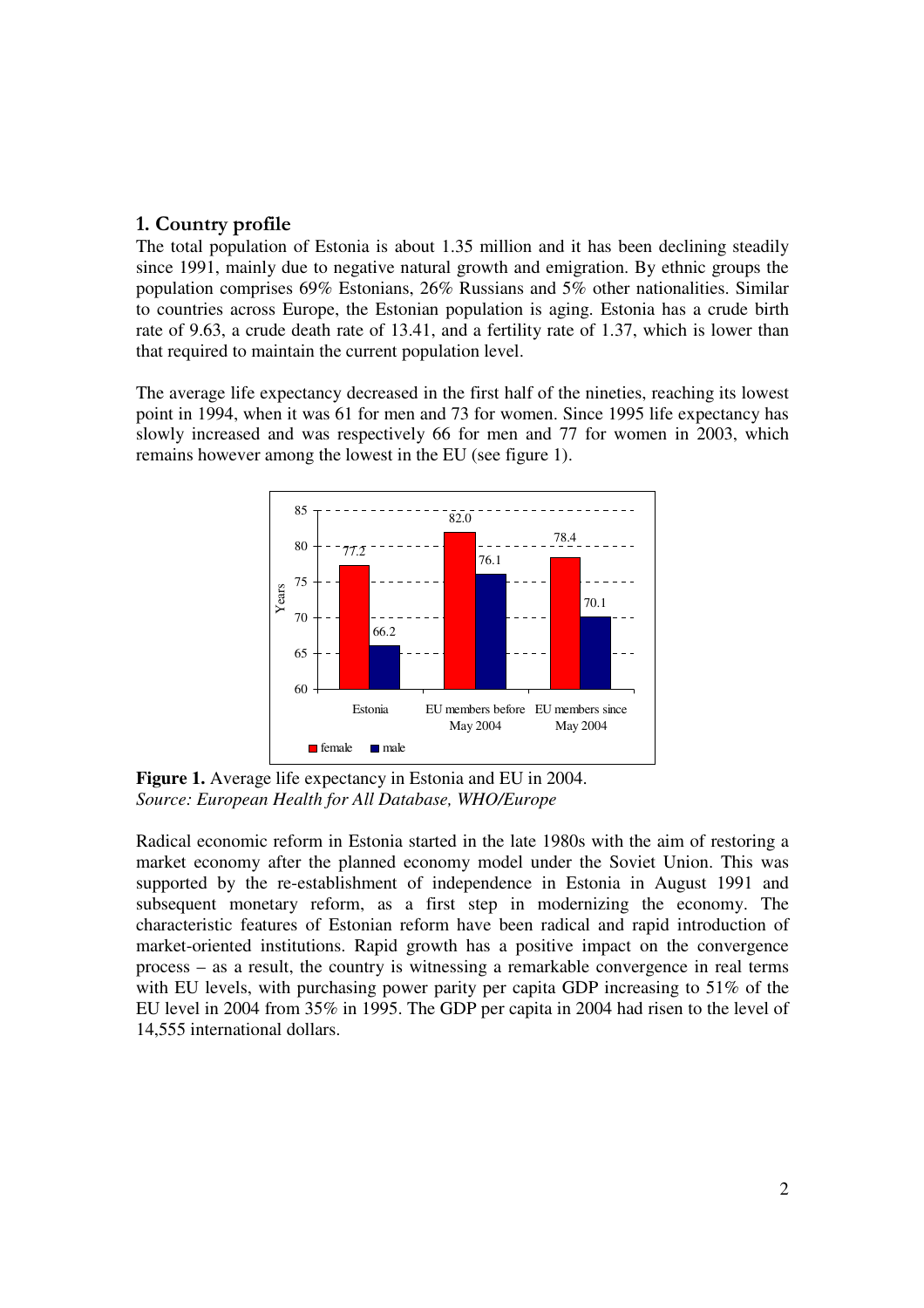## 2. Health reforms and the hospital sector in Estonia

The Estonian health system has undergone significant changes since independence in 1991. During the first wave, in the early nineties, the attempt in health sector reform was to move away from a Semashko-type health care system by decentralization and the introduction of market forces. The first radical change was to introduce a health insurance system, which was seen as the precondition for building a sustainable health system. As part of the plan to decentralize the health care system, the health insurance system was designed on a regional basis where 22 non-competing sickness funds were established. A contracting system between sickness funds and providers was introduced and fee-forservice payment mechanisms were adopted. In line with establishing the health insurance system, a purchaser-provider split was introduced. Providers were given more autonomy in terms of management decisions - making them more responsive to the introduced market mechanisms - including decisions about salary levels and investment. In practice, these reforms resulted in a total restructuring of the Semashko health system established during the Soviet era.

During the second half of the nineties the changes were more incremental, as part of which the legal environment for purchasers and providers was rearranged to increase efficiency and transparency. In 1997 the Ministry of Social Affairs fostered primary care reform to cover all of Estonia with primary care providers until 2003. An important milestone in hospital sector reform was the development of the Hospital Master Plan 2015 (hereafter referred to as HMP 2015) to make projections about future hospital capacity commissioned by the Ministry of Social Affairs (see below). According to the Health Care Services Organization Act enforced in 2001, all public hospitals had to be incorporated into private law as foundations or joint-stock companies. According to this change, all public hospitals began to act under private law, having full managerial rights over assets and access to financial markets, but at the same time giving them full residual claimant status. These changes were expected to foster the implementation of hospital sector reform and achieve the targets set in the Hospital Master Plan (see above). In addition, the Estonian Health Insurance Fund was established through special legislation as a public independent legal entity with seven regional departments and replaced the previous system of regional and central sickness funds. This fundamental change also enabled the clarification of the roles of central and regional departments and an increase in purchasing power.

As mentioned above, the hospital sector reform was re-initiated in the late nineties, when the Ministry of Social Affairs commissioned the development of the HMP 2015 to make projections about future hospital capacity. The criteria used for planning hospital capacity included sufficient population pools to support minimum service volumes for quality and efficiency, the development of medical technology, demographic and epidemiological projections and the requirement that a hospital should be no further away than 60 minutes travel time by car (70 km). The plan suggested that the number of acute inpatient beds be reduced by two thirds and that acute inpatient care be concentrated in 15 larger hospitals, decreasing the total number of hospitals, through mergers and other types of restructuring, by three quarters (from 68 to 15) by 2015.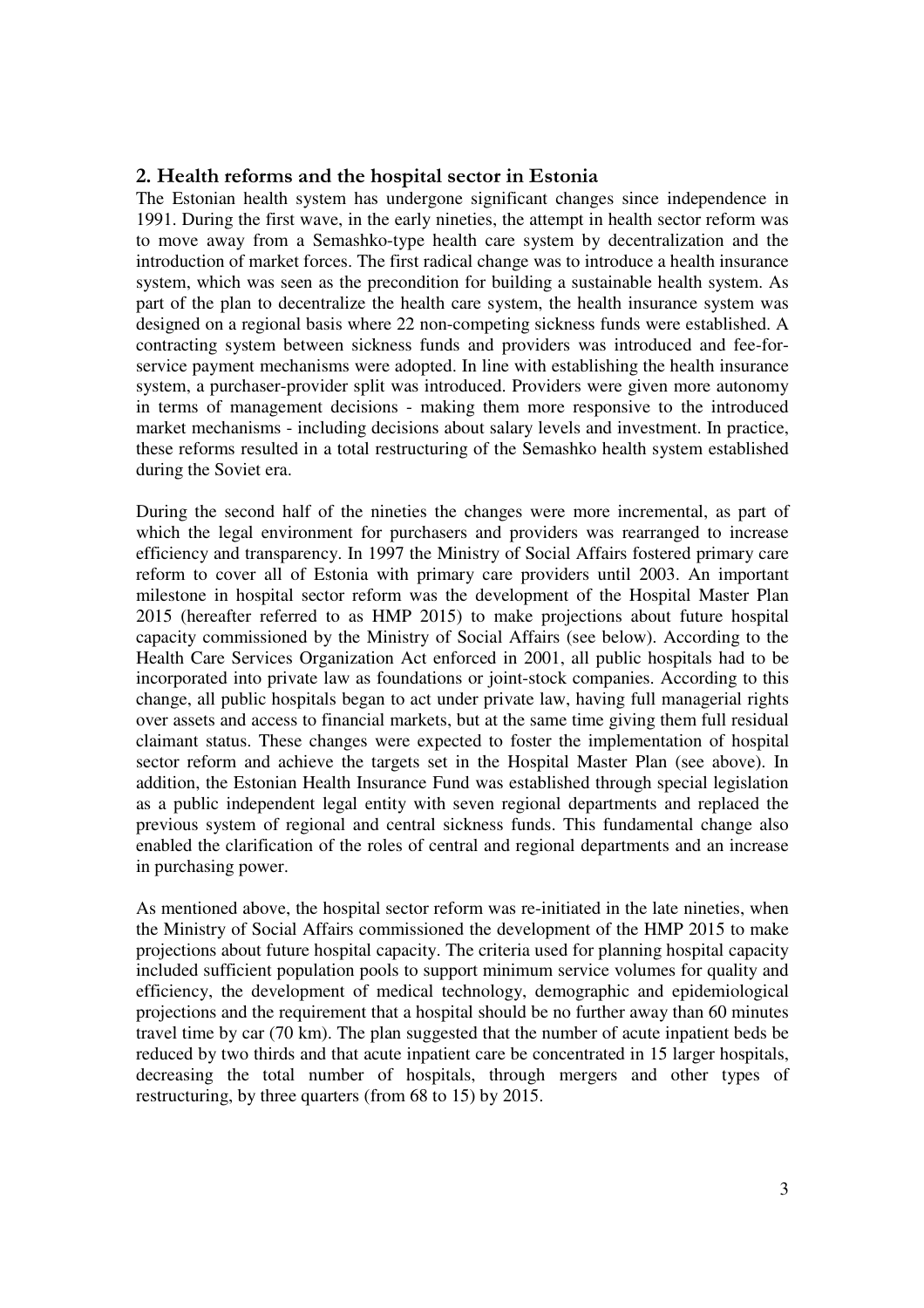In spite of negative publicity surrounding the HMP 2015, the Ministry has since used it as the basis for further discussions and it has been an important trigger for further changes within the hospital sector. The principles set out in HMP 2015 were taken as a basis and further described in the Health Services Organization Act, which was adopted in 2001. In addition, development plans by counties and by areas of expertise were developed in 2001, which was the first time that county doctors and specialist associations explicitly formulated their long-term plans. Based on these documents and HMP 2015 the Ministry produced a revised HMP 2015. After a series of consultations and some compromise, the extract of the revised HMP 2015 was approved as government regulation in April 2003. This version envisaged 19 hospitals (rather than 15 as suggested in the earlier version of the master plan) being eligible for long-term contracts with the health insurance fund and state investment.

According to the revised HMP 2015, the drivers of hospital network reform in Estonia were the overcapacity of acute care hospital beds, low bed occupation rates, low proportion of day-care, too high an average length of stay in acute inpatient care and for some areas of expertise too small a service area to maintain competency. The objectives listed therein were: (1) to ensure access to high quality medical care; (2) to optimize the costs for the establishment and functioning of the hospital network; and (3) to ensure the sustainability of the hospital network. To measure the achievement of these objectives, measurable targets were set:

- to decrease ALOS in acute care from 6.7 in 2001 to 4.6 in 2015;
- to decrease acute care beds from 6500 in 2001 to 3200 in 2015;
- to increase the bed occupancy rate in acute care from 67% in 2001 to 83% in 2015.

The accomplishment of these targets has so far been quite successful (see figure 2 below). The revised HMP 2015 recommends that the number of acute hospitals and beds be further reduced to 19 acute hospitals and 3200 acute beds (see figure 2A). In 1990, Estonia had about 120 hospitals with about 14,000 acute care beds. Since then, the number of hospitals and the number of beds have fallen dramatically. By 1998 the number of acute care beds had fallen to about 8600 and by 2003 to about 6000. The reduction of acute beds in the mid-nineties was related to the establishment of a hospital licensing system where small hospitals providing predominantly long-term care lost their acute care status and became nursing homes. Other hospitals have been turned into primary care centers providing ambulatory care. In recent years, the reduction in the number of acute beds has been due to hospital mergers.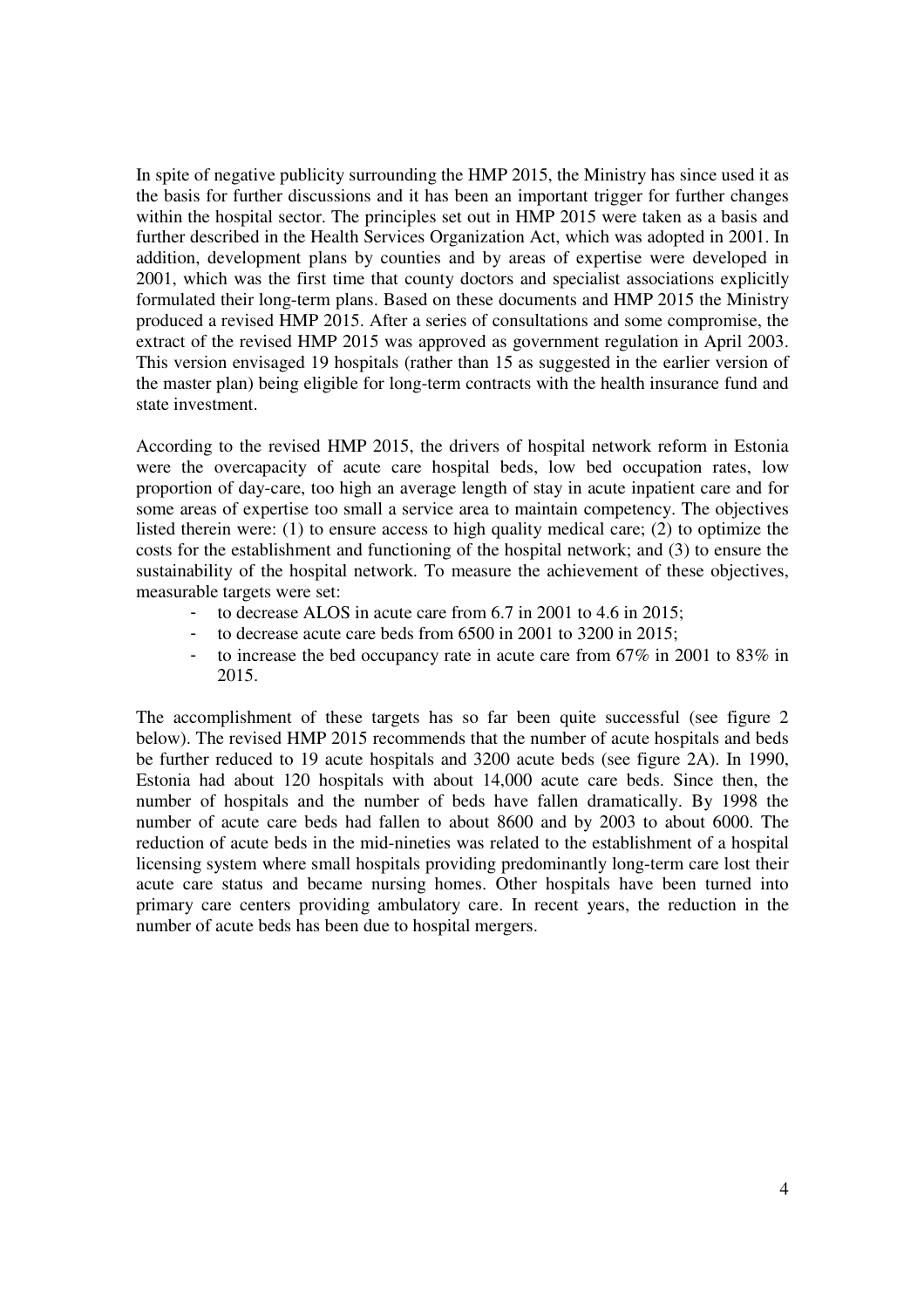

**Figure 2.** Performance of Estonian hospital sector core targets set in revised HMP 2015. *Source: European Health for All Database, WHO/Europe* 

# 3. Main results of postal surveys among hospital management and supervisory board members and interviews with key shareholders

To obtain some insight into how hospital sector reform has influenced hospital management, we conducted two postal surveys – one for hospital managers and another for supervisory board members.

The questionnaire for the postal survey for hospital managers was prepared in close collaboration with Estonian and Bulgarian research teams and to a large extent these surveys have the same content, so as to ensure comparability between the two countries. Questionnaires were sent to all 50 hospitals in Estonia, using one reminder after the initial letter. These were personalized questionnaires and were addressed to the members' management boards, and therefore the number of questionnaires was higher than the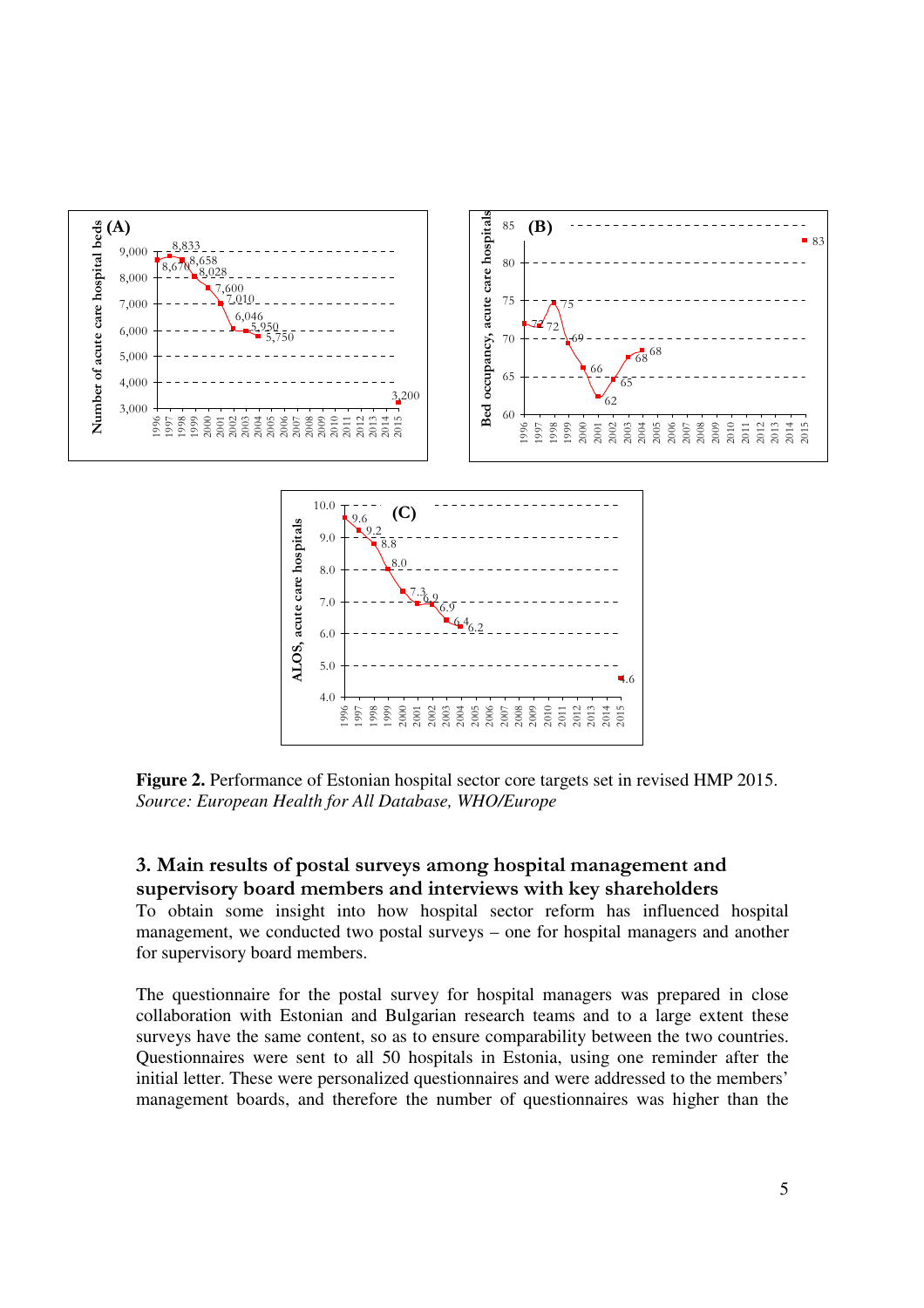number of hospitals – 83. In total, 46 completed questionnaires were received, which makes a response rate of 55%.

As hospital sector governance is an important issue on the health sector agenda, an additional postal survey for hospitals' supervisory board members was prepared. This questionnaire included around half of the questions as were used for management board members, so as to enable a comparison of the attitudes and opinions of hospital managers and governors. Questionnaires were sent to the members of six regional and central hospital supervisory boards. In total, 39 questionnaires were sent out in June 2006. Compared to management boards, the response rate was very low – only 13 completed questionnaires were received, producing a response rate of just 33%. The low rate may be related to the timing of the survey (mid-summer) on the one hand, but this may also reflect the passivity of hospital supervisory boards.

#### 3.1. Assessment of hospital sector reforms

Hospital managers and supervisory board members were asked whether state policy in the field of health care has clearly defined strategic objectives in carrying out hospital reform. Most respondents, both hospital managers and supervisory board members, disagreed with the statement (see figure 3A). However, the responses varied by hospital types in the case of hospital managers as managers of general hospitals (smaller county level acute care hospitals) tend to be more critical, as 100% of respondents think that the strategic objectives for the hospital sector are not clearly defined.

The second statement about hospital sector reforms and health policy in general was whether the hospital sector is a priority in the government's health policy agenda. More than half of respondents considered the hospital sector not to be a priority area (see figure 3B). Managers of central and regional hospitals were most pessimistic, with 87% of respondents sharing this opinion.



**Figure 3.** Assessment of hospital sector reform: (A) state policy in the field of health care has clearly defined strategic objectives in carrying out hospital reform; (B) the hospital sector is a priority in the government's health policy agenda.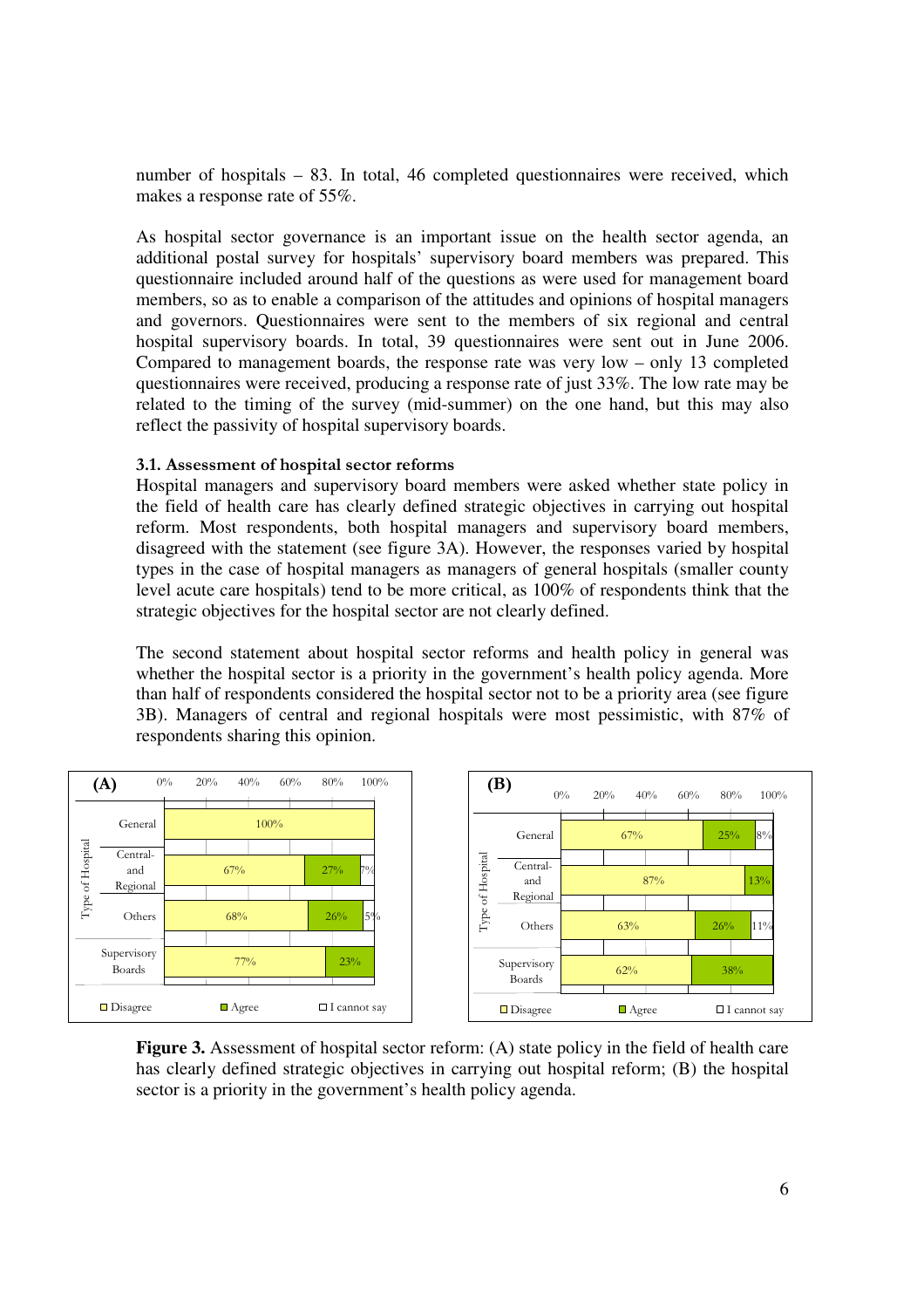Hospital management and supervisory board members were also asked to name the most important positive steps in hospital sector reform that have been taken during the last 10 years. This was an open-ended question (similar responses were grouped during the analysis), but in spite of this the response rate was high  $-59\%$  in the case of managers and 100% in the case of supervisory board members. The three most frequently mentioned positive aspects from managers were: the establishment of the health insurance system (including contracting) and a specific revenue base (mentioned by 26%); requirements for hospital types (26%); and the development of the Hospital Master Plan (26%). The three most frequent positive characteristics of hospital sector reform mentioned by supervisory board members were: the development of the Hospital Master Plan (38%); capital investment and renovation of buildings (31%); and the optimization of the hospital network (23%).

Secondly, respondents were asked to name the most important negative steps in hospital sector reform that have been taken during the last 10 years. Here the response rate was even higher – 80% in the case of managers and 100% in the case of supervisory board members. The three most frequently mentioned negative aspects from managers were: the health financing system, including shortage of resources (43%); no clear agreement on long-term objectives in the hospital sector (22%); and in third place there were five aspects: closure of hospitals/departments (19%); politicizing of hospital management (19%); poor development of long-term care (19%); over-centralization (monopolies) (19%); and poor accountability of owners (19%). The three most frequent negative characteristics mentioned by supervisory board members were: poor implementation of the Hospital Master Plan (46%); no clear agreement on long-term objectives in the hospital sector (38%); and hospitals acting under private law (31%).

#### 3.2. Autonomy and market mechanisms

Hospital managers and supervisory board members were asked whether hospital managers have sufficient autonomy. The majority of respondents felt that their hospital management board has sufficient autonomy in everyday decision-making (see figure 4) and in the case of supervisory board members 100% of respondents agreed with this. It was among the managers of general hospitals that most respondents could be found who considered their autonomy insufficient.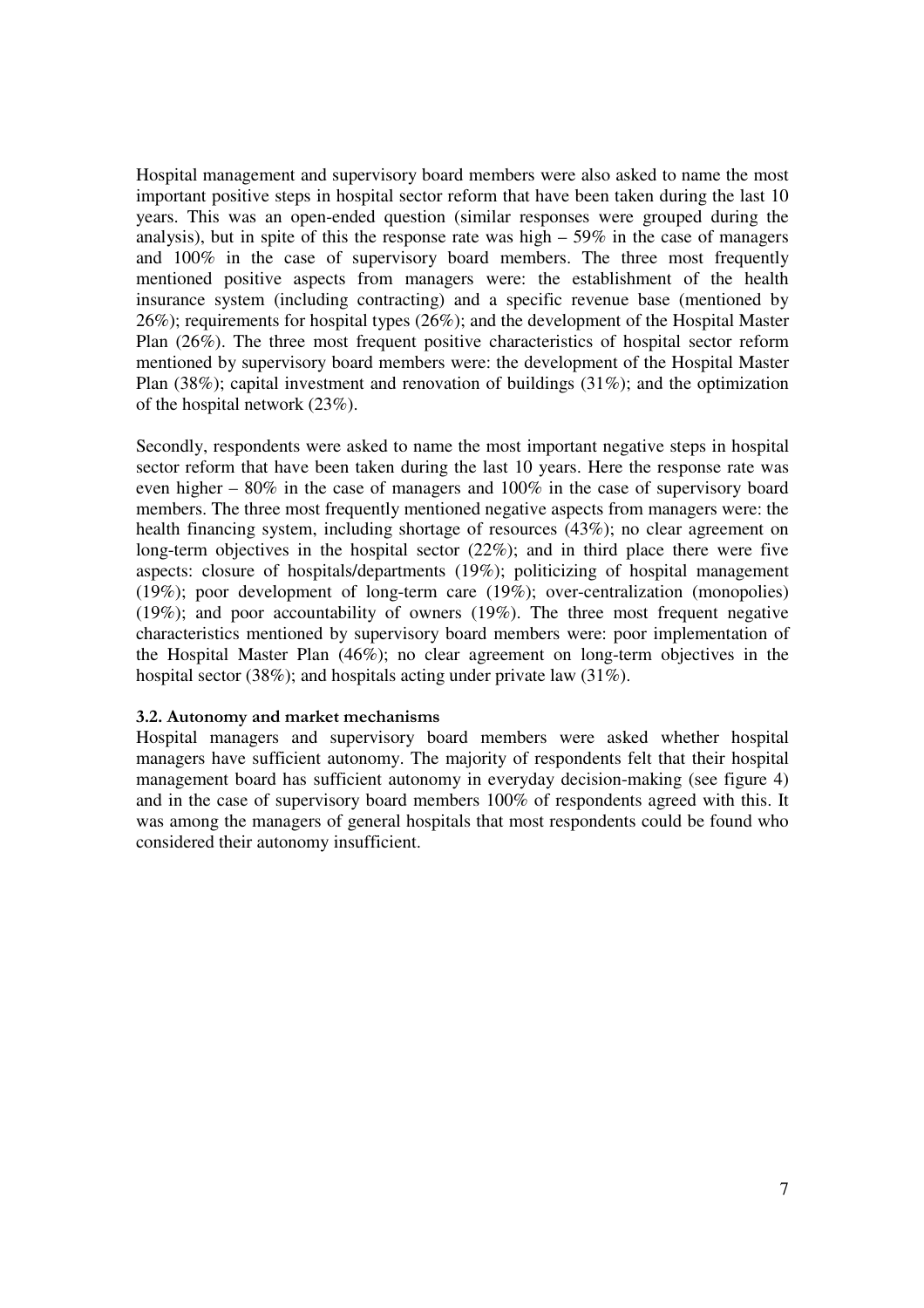

**Figure 4.** Autonomy of management board: the management board of your hospital has sufficient autonomy**.** 

As one rationale in increasing the autonomy of hospitals has been to give more incentives to operate more efficiently, the respondents were asked to assess whether resources can be used more effectively in the hospital sector in general and within their own hospital. The prevailing attitude was that the effectiveness of resource utilization can be increased. However, the potential for increasing effectiveness was seen to be higher in the hospital sector in general than in respondents' own hospitals (see figure 5).



Figure 5. Efficient use of resources: resources can be used more effectively in the hospital sector/in your hospital

#### 3.3. Hospital governance

The Estonian hospital governance structure is clearly defined. The supervisory board is the governing body of a hospital, whose members are nominated by the owners (or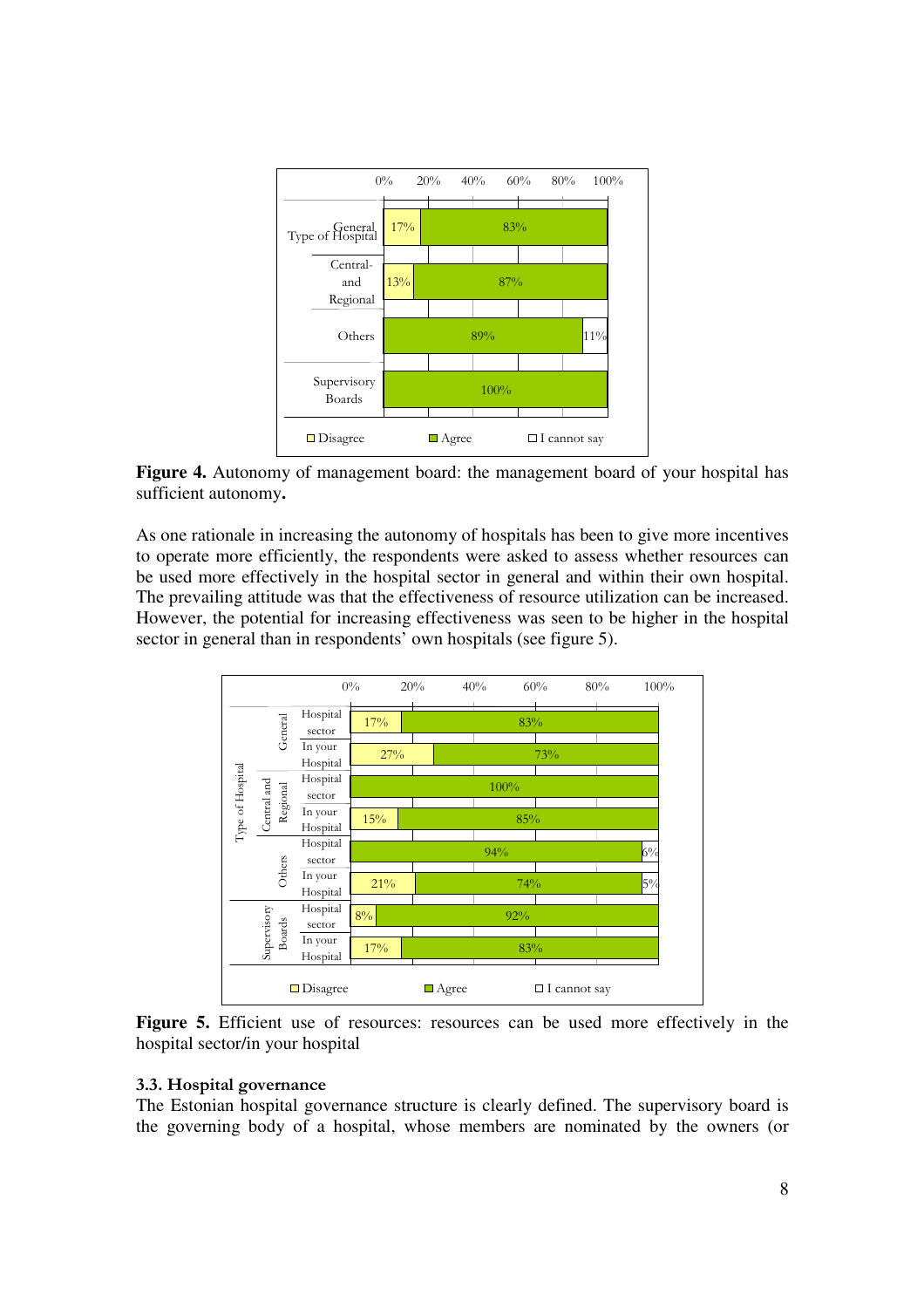founders in the case of foundations). Everyday operational management is the responsibility of the management board, whose members are elected by the supervisory board. The roles and responsibilities of both bodies are described in respective legislation and more details are given in hospital statutes.

To gain more insight into how the role of governance is exercised by supervisory boards, some questions were added to the hospital manager's survey and a separate survey was prepared for hospital supervisory board members. The influence of the supervisory board on everyday decision-making is relatively high in the assessment of managers and supervisory board members (see figure 6). The majority of supervisory board members (77%) and central and regional hospital managers (87%) considered the influence of the supervisory board on everyday decision-making to be significant. Conversely, the influence of the supervisory board was assessed to be insignificant by 58% of general hospital managers. This indicates that the role of supervisory boards is poorly exercised in smaller county-level hospitals. In addition, 69% of supervisory board members felt that supervisory boards should have a bigger role in hospital decision-making.



**Figure 6.** Role of supervisory board: the supervisory board has a strong influence on the decision-making process in your hospital.

## 3.4. Interviews with key shareholders

The results of the postal surveys enabled us to identify the topics (here the open-ended questions were most helpful) which were to be investigated in depth during interviews with key shareholders. Three different versions of the interview questionnaire were prepared depending on the position of the person interviewed and in total nine interviews were conducted between August and September 2006. The main topics that were studied in detail during the interviews were: hospital sector reform in general; the roles of management and supervisory boards; legal status; and politicizing of hospital boards. The results of the postal surveys and interviews were discussed during a round table with representatives of the Ministry of Social Affairs, the Health Insurance Fund, the World Health Organization and hospital managers in September 2006. The main discussion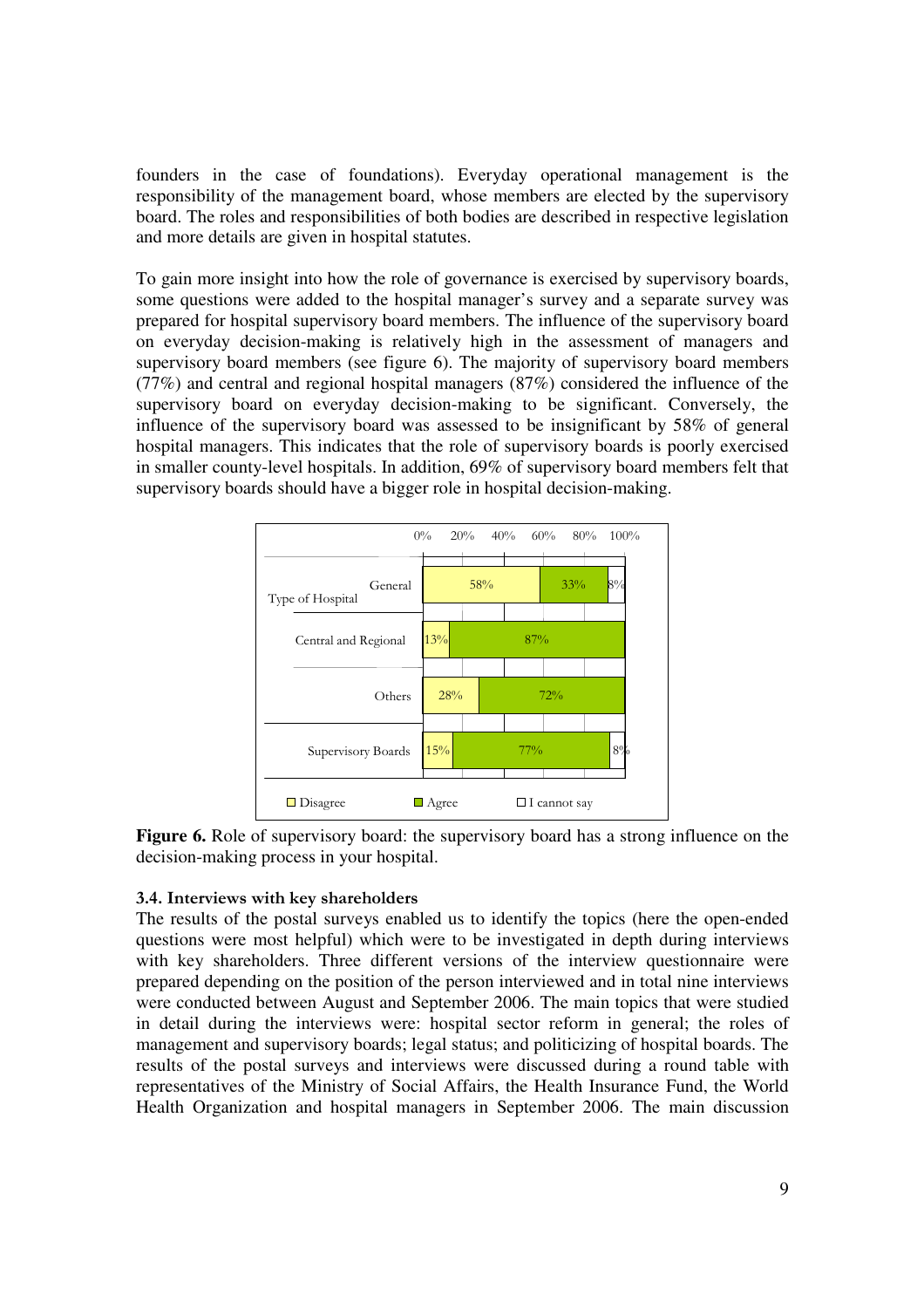points at the round table were the legal status of hospitals and how this influences hospital objectives and performance, and politicizing of hospital management.

# 4. Conclusions

Hospital sector reforms (and health system reforms in general) are considered to be successful. An important milestone in hospital sector reform has been the Hospital Master Plan, which sets out explicit objectives and directions for the hospital sector. However, the long-term objectives of the hospital sector today are no longer clear, which on the one hand may be the result of poor communication of achievements, while on the other hand the HMP 2015 prepared five years ago needs to be updated to better respond to current and future needs. It is expected by hospital managers that the ministry will take a leading role in setting long-term strategic objectives.

Since 2001 hospitals have been able to act as foundations or joint stock companies under private law. In addition, joint stock companies are acting under the Business Code, which has raised the question of whether these hospitals' top priority is to maximize profit or to work in the public interest (usually these objectives are contradictory). This was one of the most frequently mentioned negative aspects in hospital reform by supervisory board members in the postal survey (see above). Nevertheless, there is no significant difference between foundation and limited stock companies and the opposition to limited stock companies as a legal status is mainly an emotional one (i.e. hospitals cannot be businesses). Both statuses enable the achievement of objectives other than profit maximization, as this is more a question of the owners' will than legal status. One potential threat in the case of joint stock companies is the possibility that the owners will decide to take the profit out of the hospital rather than investing it in further development. As hospitals are owned by the public sector, this threat is mainly theoretical and could be counteracted by adding an extra provision to the statute of the hospital that dividends are not allowed to be taken out.

Another issue that is related to legal status is the role of owners. This is particularly pronounced in the case of foundations as there are no "owners", only "founders", and therefore the roles and responsibilities are less well understood. The situation may become even more confused if a hospital has multiple owners or founders (e.g. several municipalities jointly own one hospital) as responsibilities are then further diffused, adversely affecting hospital development.

We could say that hospital management structures are explicit and operational in Estonia. However, the role of supervisory boards has not achieved its full potential. Supervisory board members are nominated by hospital owners or founders. The selection of supervisory board members is mostly based on position (e.g. members of city councils) rather than competence and supervisory board members lack experience in governing large organizations. One of the chief characteristics of hospital governance over the last few years has been its politicizing. On the one hand it is seen as inevitable in democratic societies, but on other it is a threat to hospital performance if it affects the selection of hospital managers and brings instability to the whole organization. The situation can then